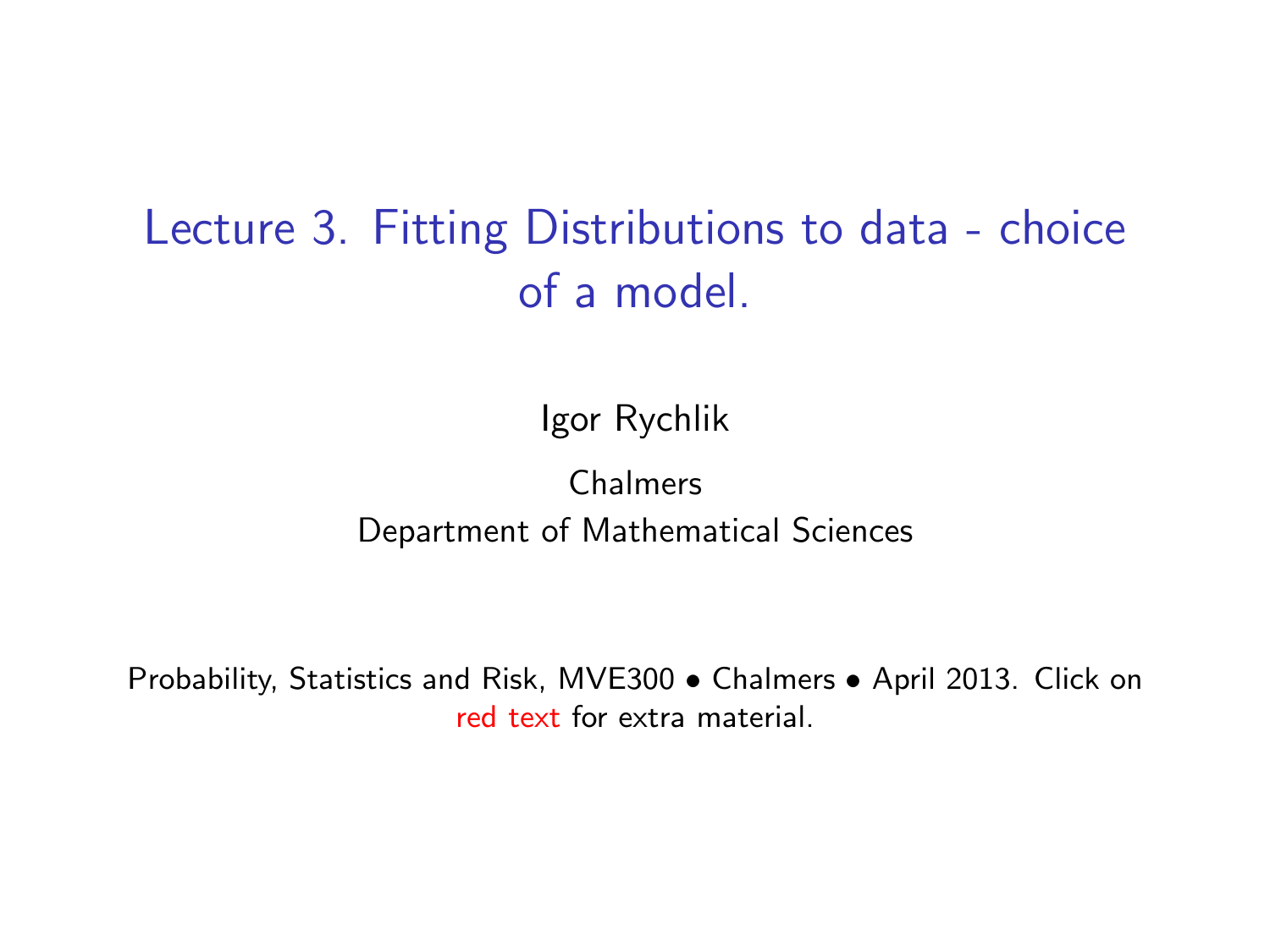# Random variables and cdf.

Random variable is a numerical outcome  $X$ , say, of an experiment. To describe its properties one needs to find probability distribution  $F_X(x)$ . Three approaches will be discussed:

- I Use only the observed values of  $X$  (data) to model the variability of X, i.e. normalized histogram, empirical cdf, see Lecture 2.
- II Try to find the proper cdf by means of reasoning. For example a number of heads in 10 flips of a fair coin is  $Bin(10,1/2)$ .
- III Assume that  $F_X$  belongs to a class of distributions  $b + aY$ , for example Y standard normal. Then choose values of parameters  $a, b$ that best "fits" data.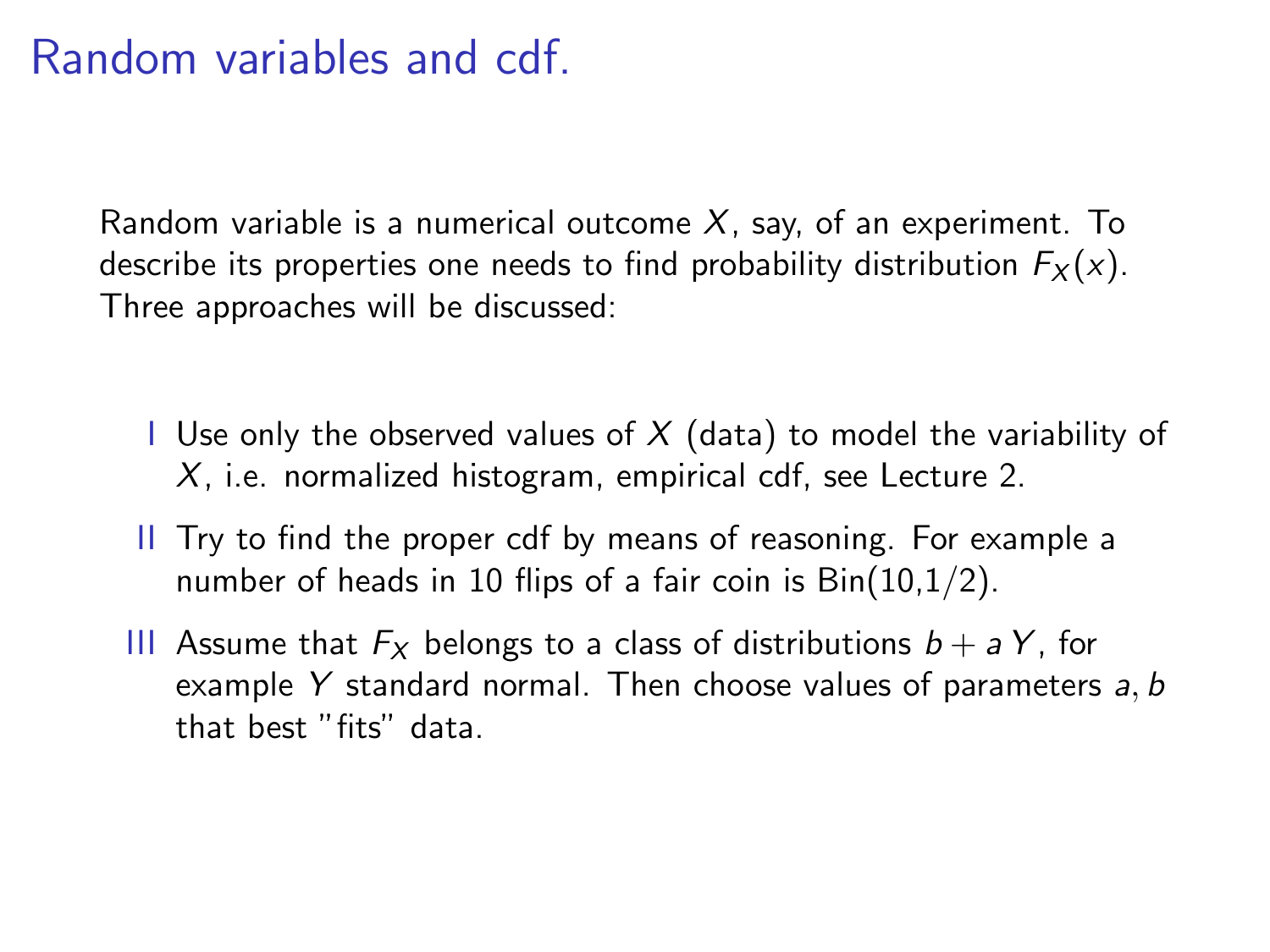# Case II - Example:

Let roll a fair die. Sample space  $S = \{1, \ldots, 6\}$  and let random variable  $K$  be the number shown. All results are equally probable hence  $p_k = P(K = k) = 1/6.$ 

In 1882, R. Wolf rolled a die  $n = 20000$  times and recorded the number of eyes shown

Number of eyes  $k \begin{pmatrix} 1 & 2 & 3 & 4 & 5 & 6 \end{pmatrix}$ Frequency  $n_k$  | 3407 3631 3176 2916 3448 3422

Was his die fair?

The  $\chi^2$  test, proposed by Karl Pearson' (1857-1936), can be used to investigate this issue.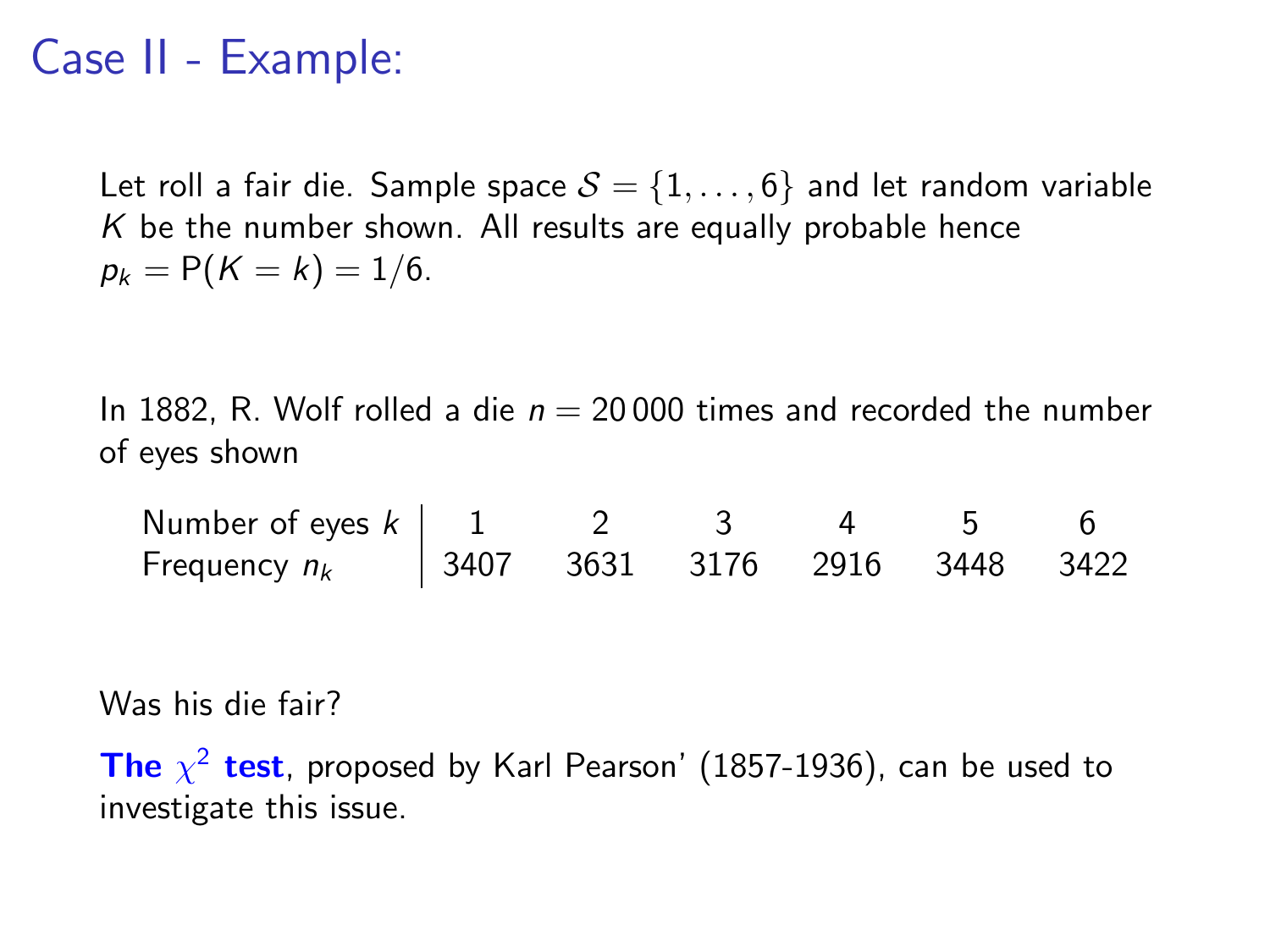# Pearson'  $\chi^2$  test:

**Hypothesis**  $H_0$ : We claim that

P("Experiment results in outcome  $k$ ") =  $p_k$ ,  $k = 1, ..., r$ .

In our example  $r = 6$ ,  $p_k = 1/6$ .

**Significance level**  $\alpha$ : Select the probability (risk) of rejecting a true hypothesis. Constant  $\alpha$  is often chosen to be 0.05 or 0.01. Rejecting  $H_0$ with a lower  $\alpha$  indicates stronger evidence against  $H_0$ .

**Data:** In *n* experiments one observed  $n_k$  times outcome k.

**Test:** Estimate  $p_k$  by  $p_k^* = n_k/n$ . Large distances  $p_k - p_k^*$  make hypothesis  $H_0$  questionable. Pearson proposed to use the following statistics to measure the distance:

$$
Q = \sum_{k=1}^{r} \frac{(n_k - np_k)^2}{np_k} \left( = n \sum_{k=1}^{r} \frac{(p_k^* - p_k)^2}{p_k} \right)
$$
 (1)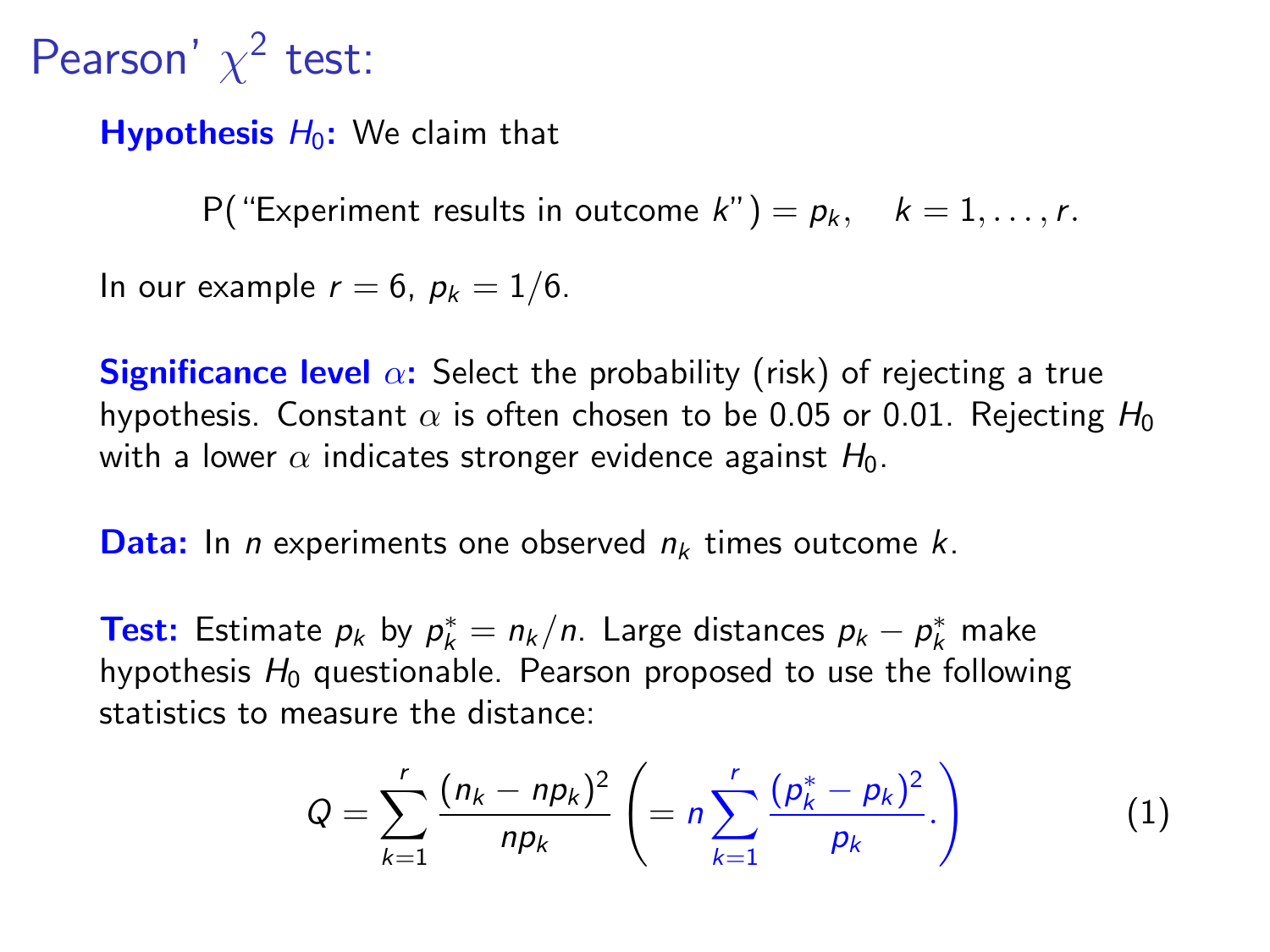# Details of the  $\chi^2$  test

How large Q should be to reject the hypothesis? Reject  $H_0$  if  $Q > \chi^2_\alpha(f)$ , where  $f = r - 1$ . Further, in order to use the test, as a rule of thumb one should check that  $np_k > 5$  for all k.

Example 1 For Wolf's data  $\it{Q}$  is

 $Q = 1.6280 + 26.5816 + 7.4261 + 52.2501 + 3.9445 + 2.3585 = 94.2$ 

Since  $f = r - 1 = 5$  and the quantile  $\chi_{0.05}^2(f) = 11.1$ , we have  $Q>\chi_{0.05}^2(5)$  which leads to **rejection of the hypothesis of a fair dice**.<sup>1</sup>

Example 2 Are children birth months uniformly distributed? Data, Matlab code:.

 $1$ Not reiecting the hypothesis does not mean that there is strong evidence that  $H_0$  is true. It is recommendable to use the terminology "reject hypothesis  $H_0$ " or "not reject hypothesis  $H_0$ " but not to say "accept  $H_0$ ".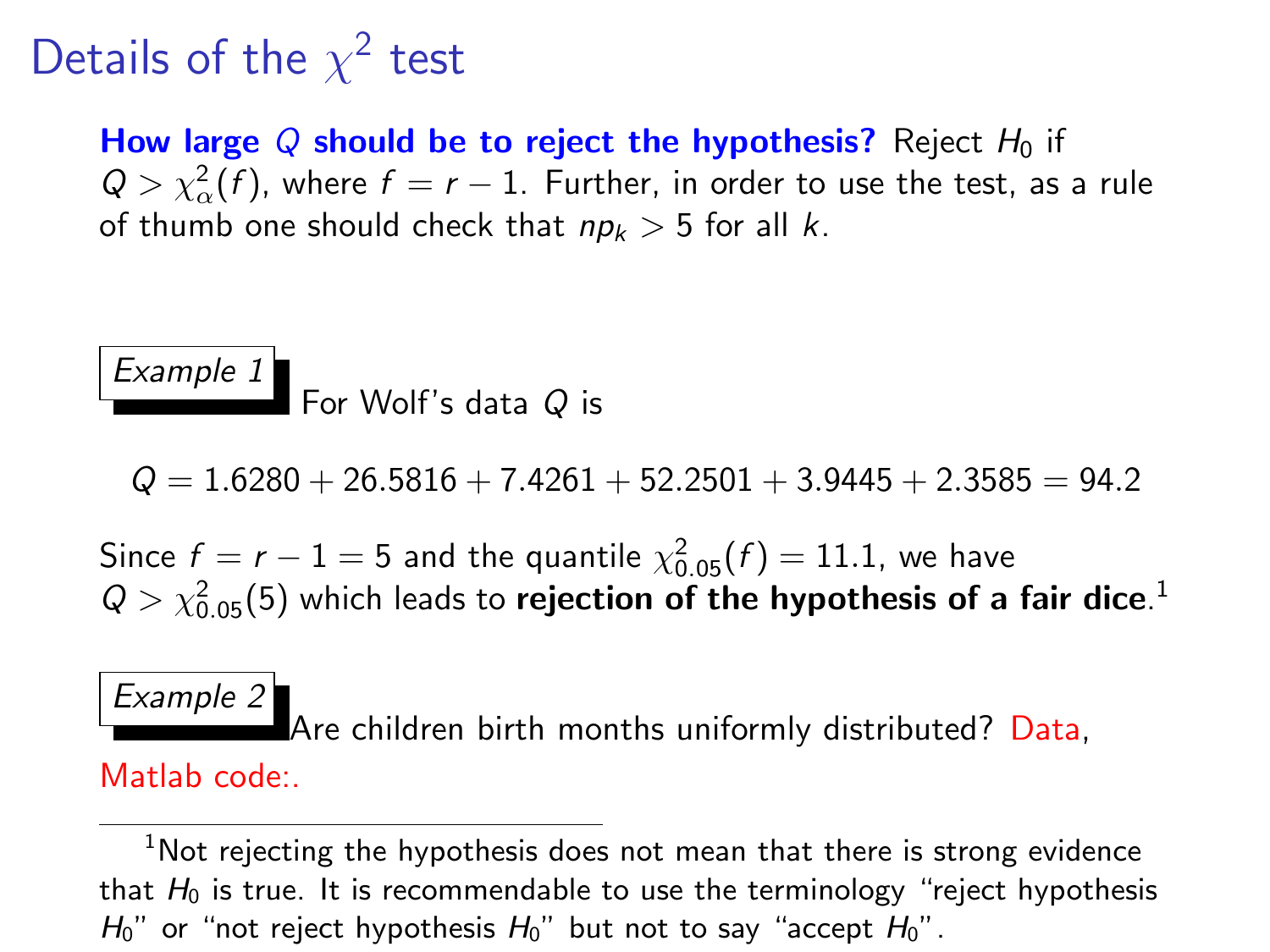# Case III - parametric approach to find  $F_X$ .

Parametric estimation procedure of  $F<sub>X</sub>$  contains three main steps: choice of a model; finding the parameters; analysis of error:

 $\triangleright$  Choose a model, i.e. select one of the standard distributions  $F(x)$ (normal, exponential, Binomial, Poisson ...). Next postulate that

$$
F_X(x) = F\left(\frac{x-b}{a}\right).
$$

Find estimates  $(a^*, b^*)$  such that  $F_n(x) \approx F((x - b^*)/a^*)$  $(F_X(x) \approx F_n(x))$ , here first **method of moments** to estimates parameters will be presented. Then more advanced and often more accurate **maximum likelihood** method will be presented on the next lecture.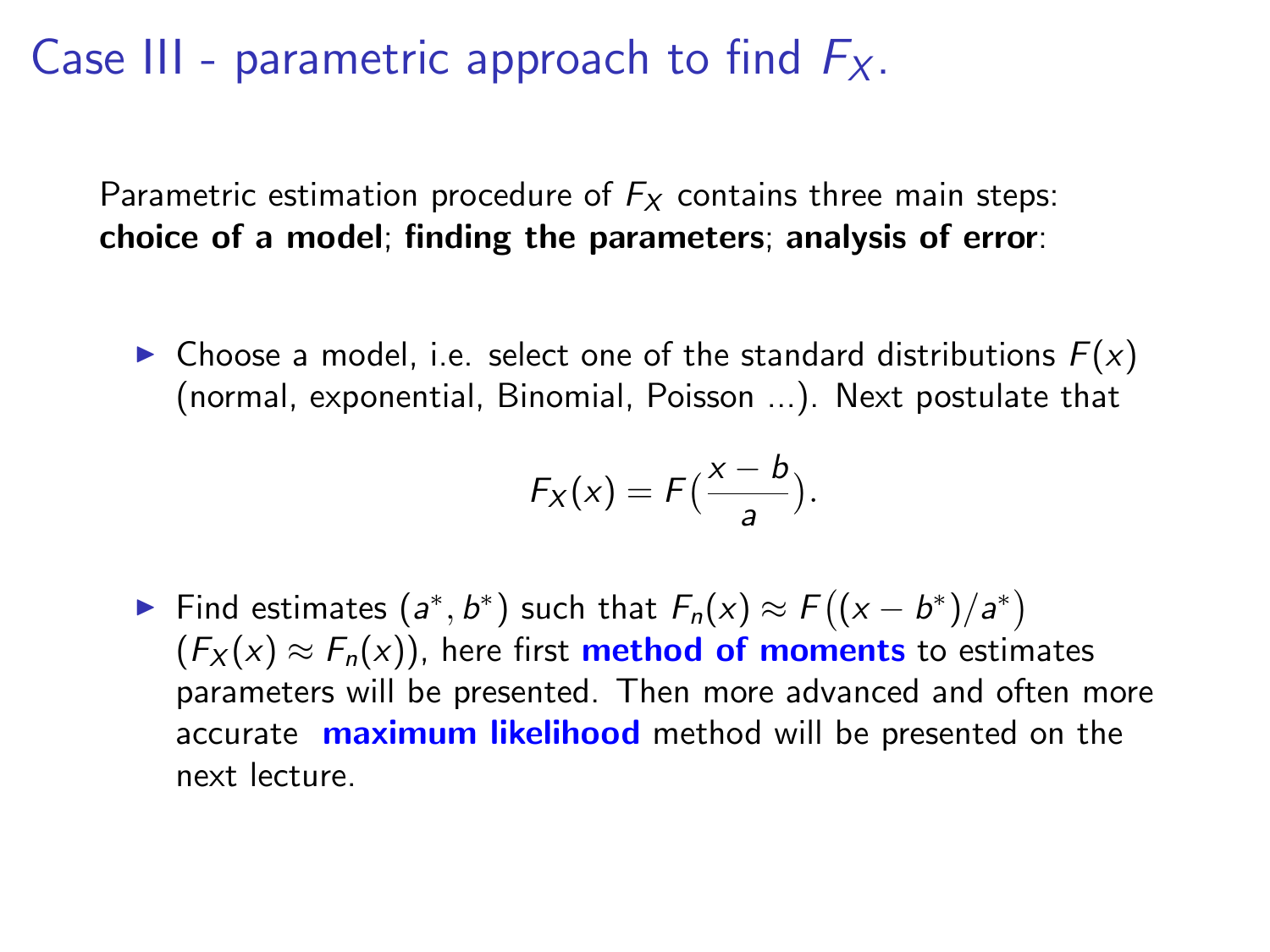# Moments of a rv. - Law of Large Numbers (LLN)

In Let  $X_1, \ldots, X_k$  be a sequence of iid variables all having the distribution  $F_X(x)$ . Let E[X] be a constant, called the **expected** value of  $X$ .

$$
E[X] = \int_{-\infty}^{+\infty} x f_X(x) dx, \text{ or } E[K] = \sum_k k p_k
$$

If the expected value of  $X$  exists and is finite then, as  $k$  increases (we are averaging more and more variables), the average

$$
\frac{1}{k}(X_1 + X_2 + \cdots + X_k) \approx E[X]
$$

with equality when  $k$  approaches infinity.

Inearity property  $E[a + bX + cY] = a + bE[X] + cE[Y]$ . Example 3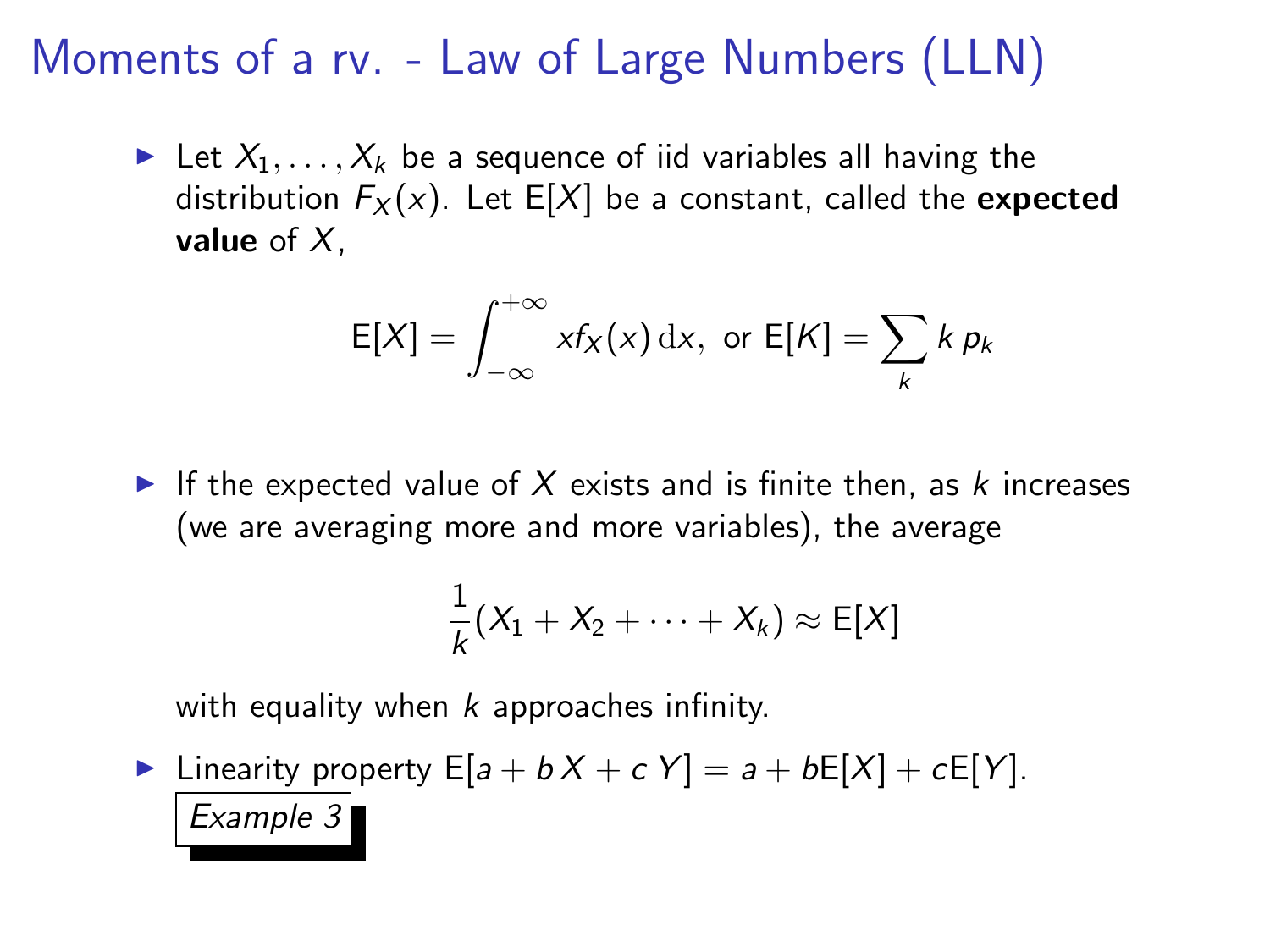#### Other moments

External Let  $X_i$  be iid all having the distribution  $F_X(x)$ . Let us also introduce constants called the **moments** of  $X$ , defined by

$$
E[Xn] = \int_{-\infty}^{+\infty} x^n f_X(x) dx \quad \text{or} \quad E[Kn] = \sum_k k^n p_k.
$$

If  $E[X^n]$  exists and is finite then, as k increases, the average

$$
\frac{1}{k}(X_1^n + X_2^n + \cdots + X_k^n) \approx E[X^n].
$$

 $\triangleright$  The same is valid for other functions of r.v.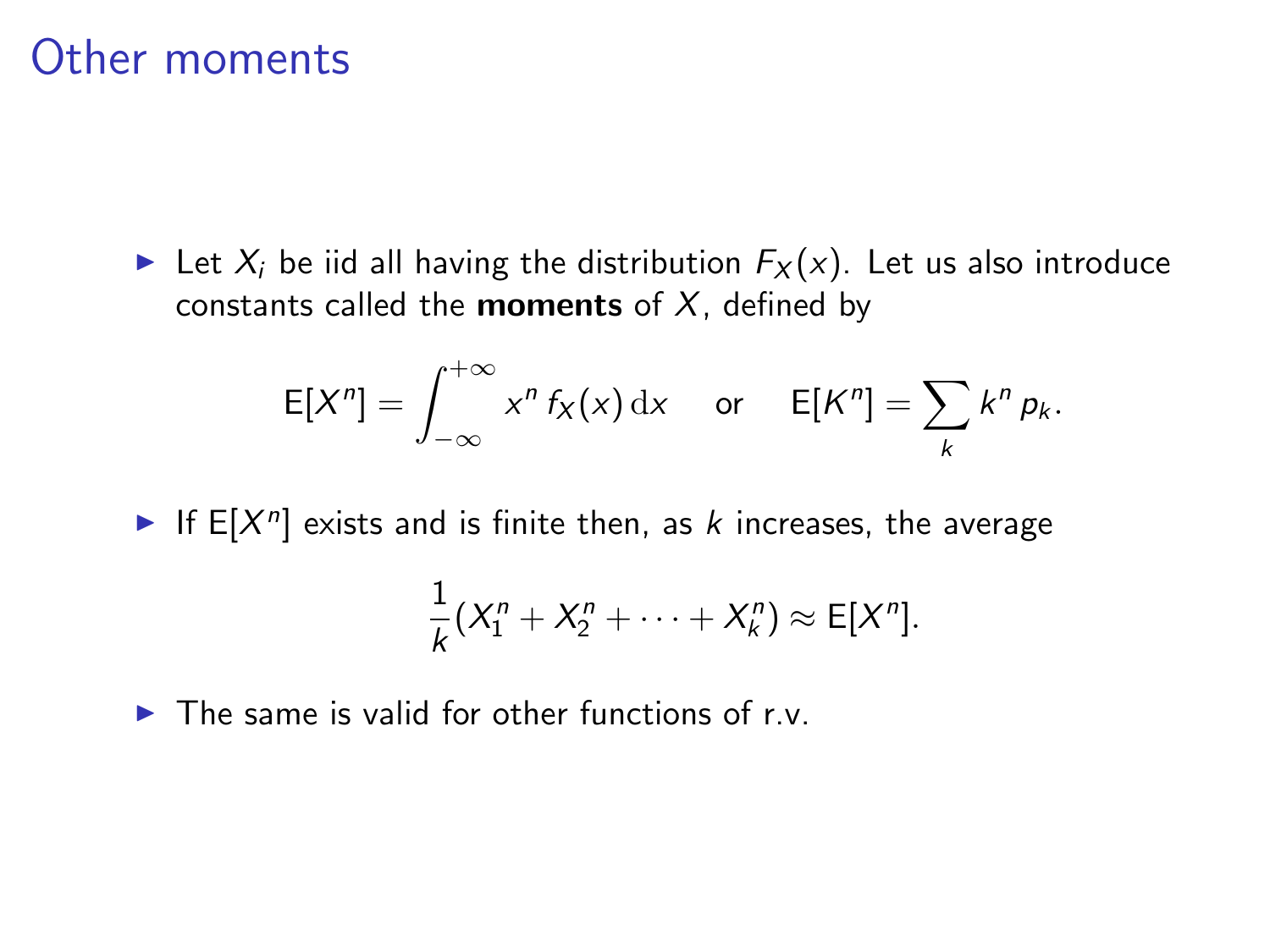### Variance, Coefficient of variation

 $\blacktriangleright$  The variance  $V[X]$  and coefficient of variation R[X]

$$
V[X] = E[X^2] - E[X]^2, \qquad R[X] = \frac{\sqrt{V[X]}}{E[X]}.
$$

 $\blacktriangleright$  IF X, Y are independent then  $V[a + bX + cY] = b^2V[X] + c^2V[Y].$ Example 4

▶ Note that  $V[X] \geq 0$ . If  $V[X] = 0$  then X is a constant.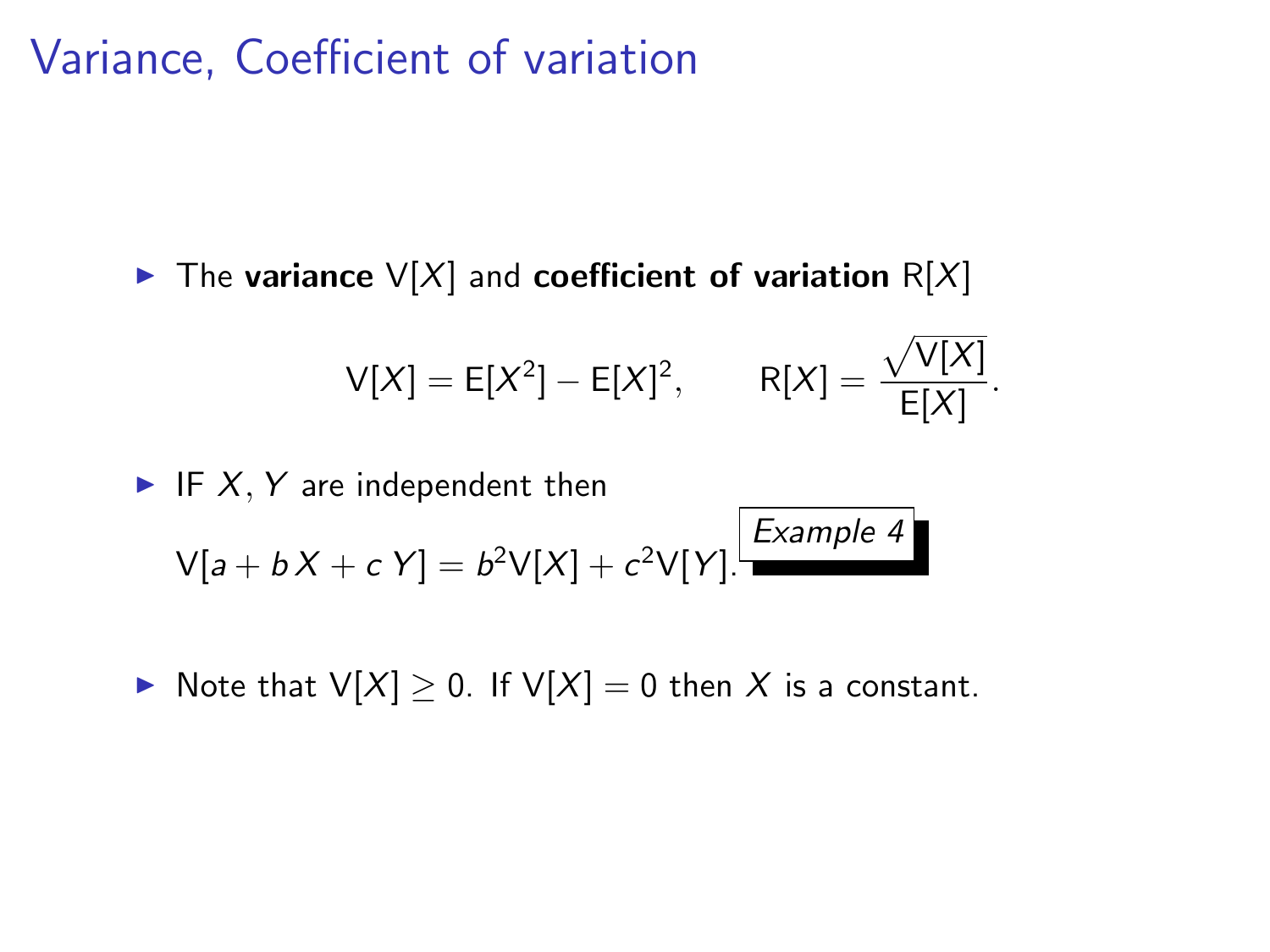# Example: Expectations and variances.

#### Example 5

1

Expected yearly wind energy production, on blackboard.

| Distribution                                        |                                                                                                                                          | Expectation             | Variance                                                                 |
|-----------------------------------------------------|------------------------------------------------------------------------------------------------------------------------------------------|-------------------------|--------------------------------------------------------------------------|
| Beta distribution, $Beta(a, b)$                     | $f(x) = \frac{\Gamma(a+b)}{\Gamma(a)\Gamma(b)} x^{a-1} (1-x)^{b-1}, \ 0 < x < 1$                                                         | $rac{a}{a+b}$           | $\frac{ab}{(a+b)^2(a+b+1)}$                                              |
| Binomial distribution, $\text{Bin}(n, p)$           | $p_k = \binom{n}{k} p^k (1-p)^{n-k}, k = 0, 1, \ldots, n$                                                                                | np                      | $np(1-p)$                                                                |
| First success distribution                          | $p_k = p(1-p)^{k-1}, \quad k = 1, 2, 3, \ldots$                                                                                          | $rac{1}{p}$             | $rac{1-p}{p^2}$                                                          |
| Geometric distribution                              | $p_k = p(1-p)^k$ , $k = 0, 1, 2, $                                                                                                       | $rac{1-p}{p}$           | $rac{1-p}{p^2}$                                                          |
| Poisson distribution, $Po(m)$                       | $p_k = e^{-m \frac{m^k}{L!}}, \quad k = 0, 1, 2, $                                                                                       | $\boldsymbol{m}$        | $\boldsymbol{m}$                                                         |
| Exponential distribution, $Exp(a)$                  | $F(x) = 1 - e^{-x/a}, \quad x > 0$                                                                                                       | $\boldsymbol{a}$        | a <sup>2</sup>                                                           |
| Gamma distribution, Gamma $(a, b)$                  | $f(x) = \frac{b^a}{\Gamma(a)} x^{a-1} e^{-bx}, \quad x \ge 0$                                                                            | a/b                     | $a/b^2$                                                                  |
| Gumbel distribution                                 | $F(x) = e^{-e^{-(x-b)/a}}$ , $x \in \mathbb{R}$                                                                                          | $b + \gamma a$          | $a^2\pi^2/6$                                                             |
| Normal distribution, $N(m, \sigma^2)$               | $f(x) = \frac{1}{\pi \sqrt{2\pi}} e^{-(x-m)^2/2\sigma^2}, \quad x \in \mathbb{R}$<br>$F(x) = \Phi((x-m)/\sigma), \quad x \in \mathbb{R}$ | $\boldsymbol{m}$        | $\sigma^2$                                                               |
| Log-normal distribution, $\ln X \in N(m, \sigma^2)$ | $F(x) = \Phi(\frac{\ln x - m}{x}), \quad x > 0$                                                                                          | $\sigma^{m+\sigma^2/2}$ | $e^{2m+2\sigma^2} = e^{2m+\sigma^2}$                                     |
| Uniform distribution, $U(a, b)$                     | $f(x) = 1/(b - a), \quad a \leq x \leq b$                                                                                                | $rac{a+b}{2}$           | $\frac{(a-b)^2}{12}$                                                     |
| Weibull distribution                                | $F(x) = 1 - e^{-\left(\frac{x-b}{a}\right)^c}$ $x > b$                                                                                   | $b + a\Gamma(1 + 1/c)$  |                                                                          |
|                                                     |                                                                                                                                          |                         | $a^2 \left[ \Gamma(1 + \frac{2}{3}) - \Gamma^2(1 + \frac{1}{3}) \right]$ |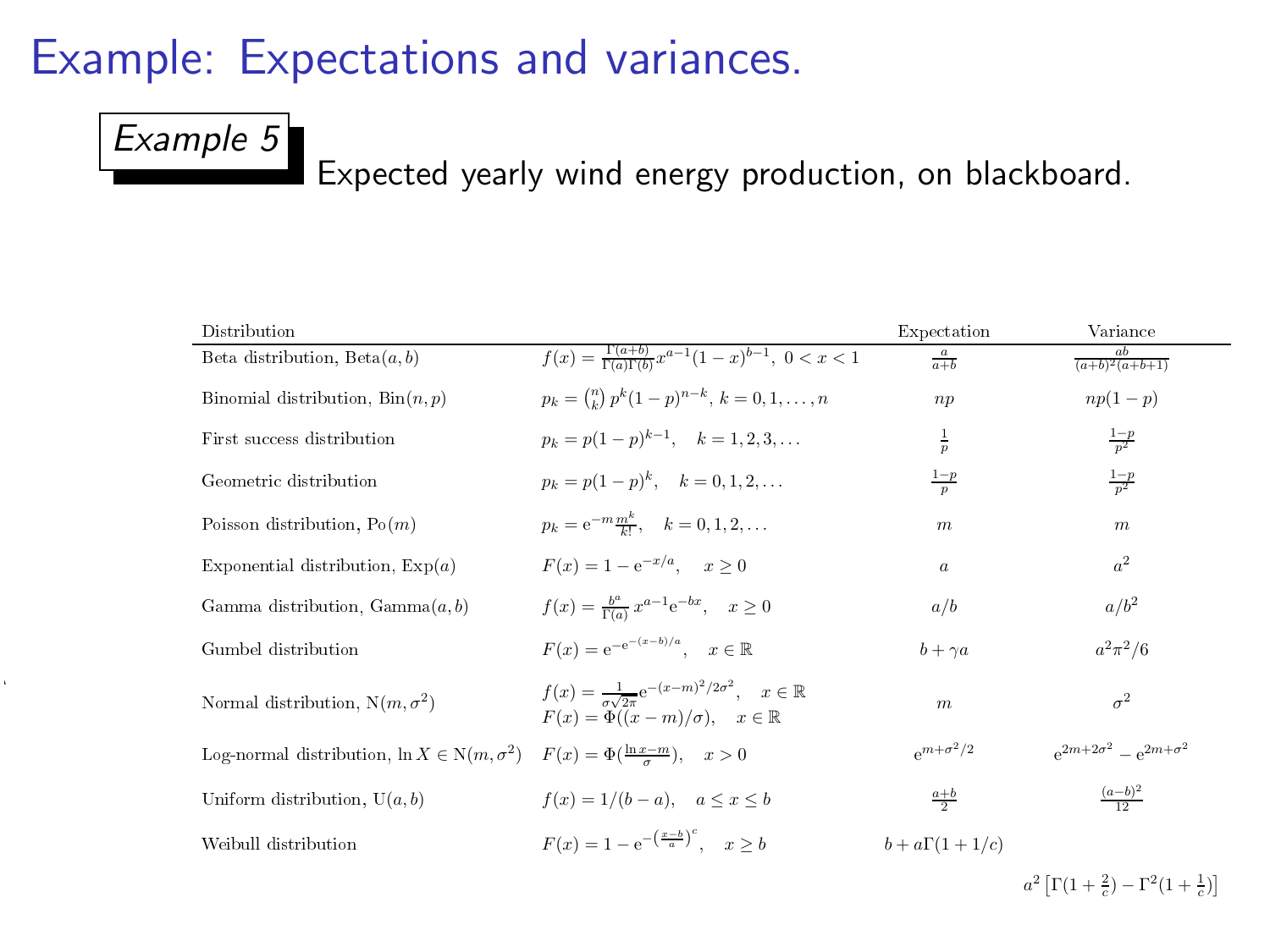#### Method of moments to fit cdf to data:

- $\triangleright$  When a cdf  $F_X(x)$  is specified then one can computed the expected value, variance, coefficient of variation and other moments  $\mathsf{E}[X^k].$
- If cdf  $F_X(x) = F(\frac{x-b}{a})$ , i.e. depends on two parameters a, b then also moments are function of the parameters.

$$
E[X^k]=m_k(a,b)
$$

In LLN tells us that having independent observations  $x_1, \ldots, x_n$  of X the average values

$$
\bar{m}_k = \frac{1}{n} \sum_{i=1}^n x_i^k \to \mathsf{E}[X^k], \quad \text{as } n \to \infty.
$$

 $\triangleright$  Methods of moments recommends to estimate the parameters  $a, b$  by  $a^*, b^*$  that solve the equation system

$$
m_k(a^*,b^*) = \bar{m}_k, \quad k = 1,2.
$$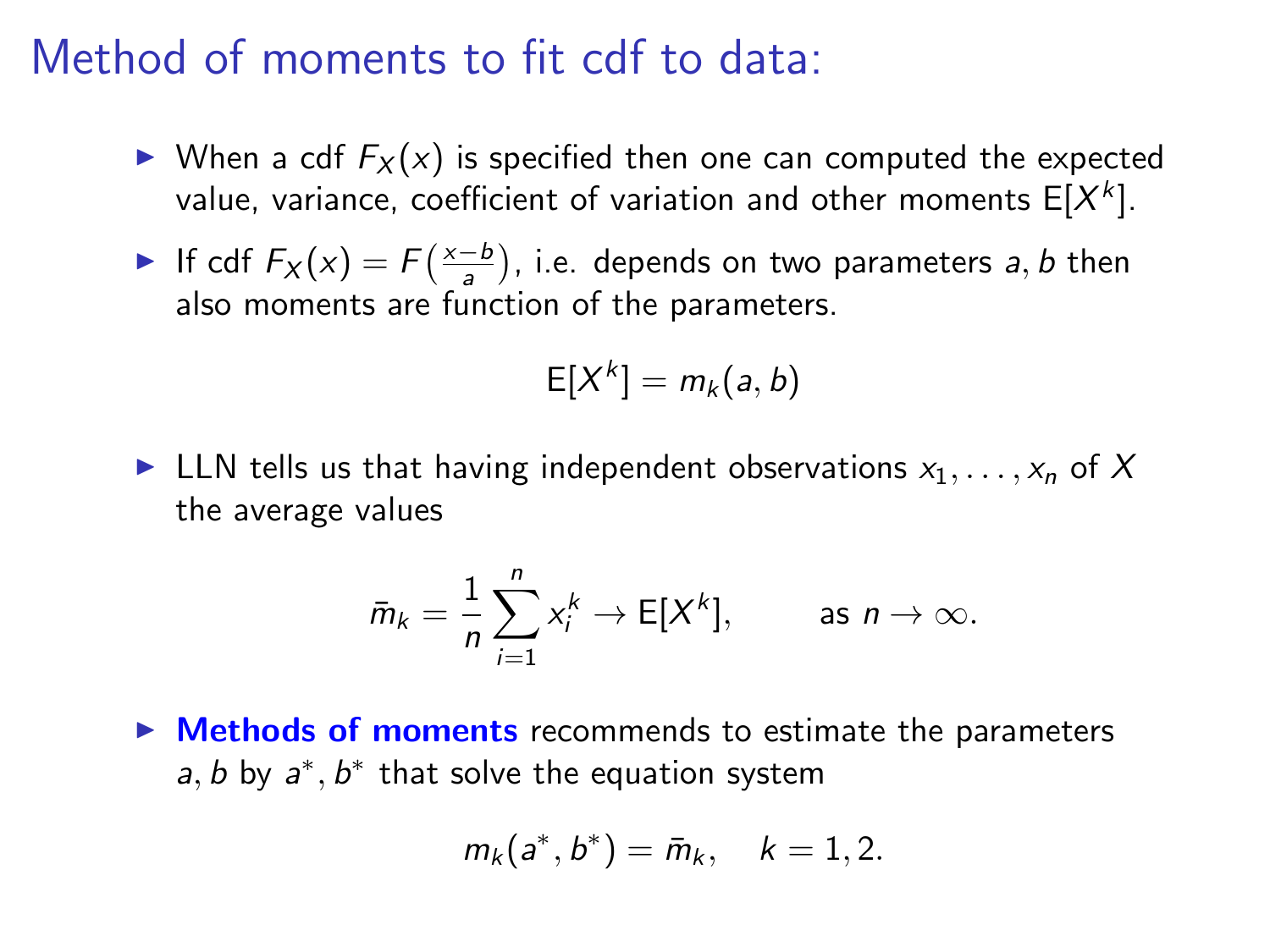## Periods in days between serious earthquakes:



Left figure - histogram of 62 observed times between earthquakes. Right figure - comparison of the fitted exponential cdf to the earthquake data compared with ecdf - we can see that the two distributions are very close.

Is  $a = a^*$ , i.e. is error  $e = a - a^* = a - 437.2 = 0$ ?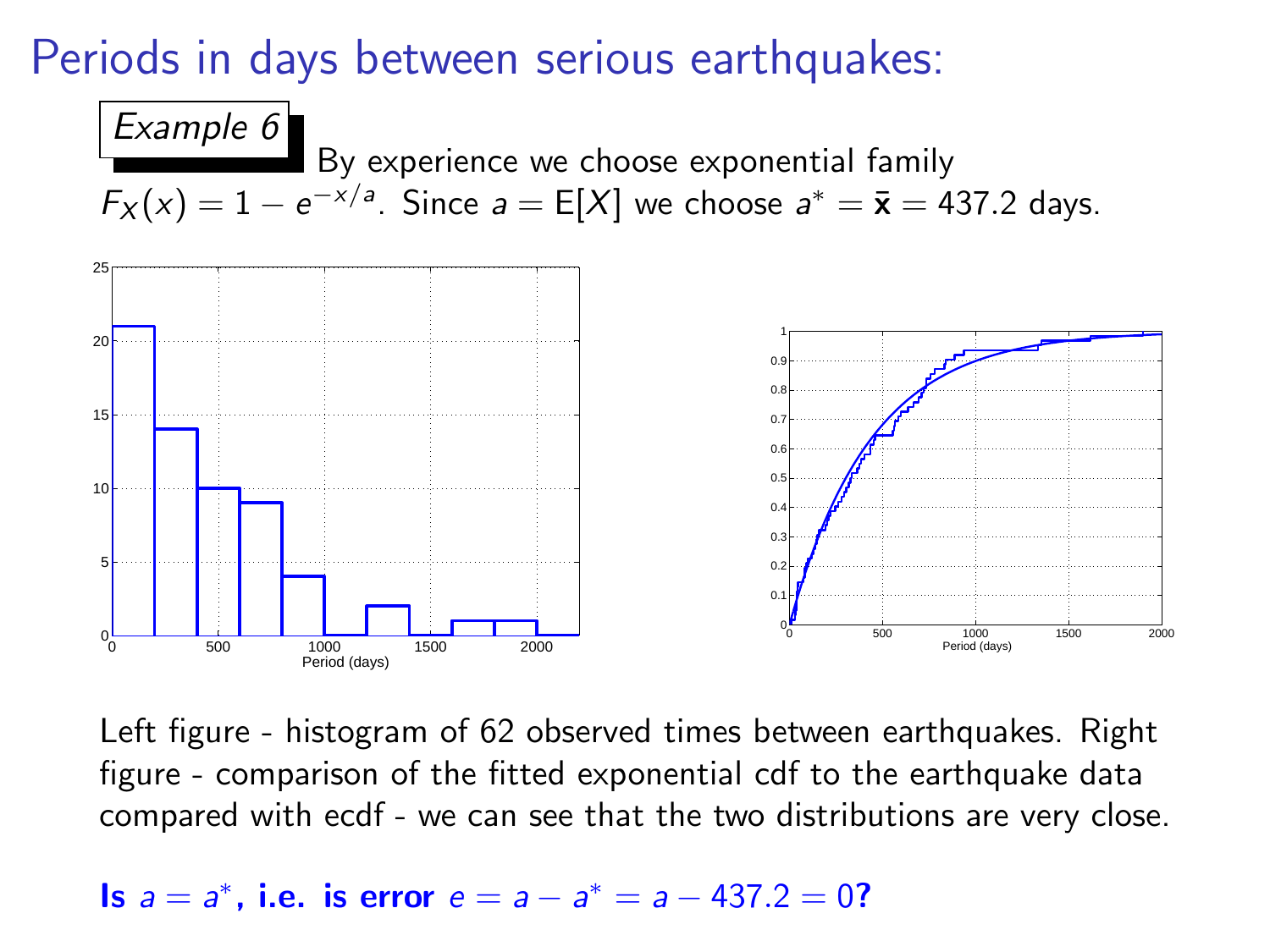Example 7 Poisson cdf The following data set gives the number of killed drivers of motorcycles in Sweden 1990-1999:

39 30 28 38 27 29 38 33 33 36.

Assume that the number of killed drivers per year is modeled as a random variable  $K \in Po(m)$  and that numbers of killed drivers during consecutive years, are independent and identically distributed.

From the table we read that  $E[K] = m$  hence methods of moments recommends to estimate parameter m by the average number  $m^* = \overline{k}$ , viz.  $m^* = (39 + \ldots + 36)/10 = 33.1$ .

Is  $m = m^*$ , i.e. is error  $e = m - m^* = m - 33.1 = 0$ ?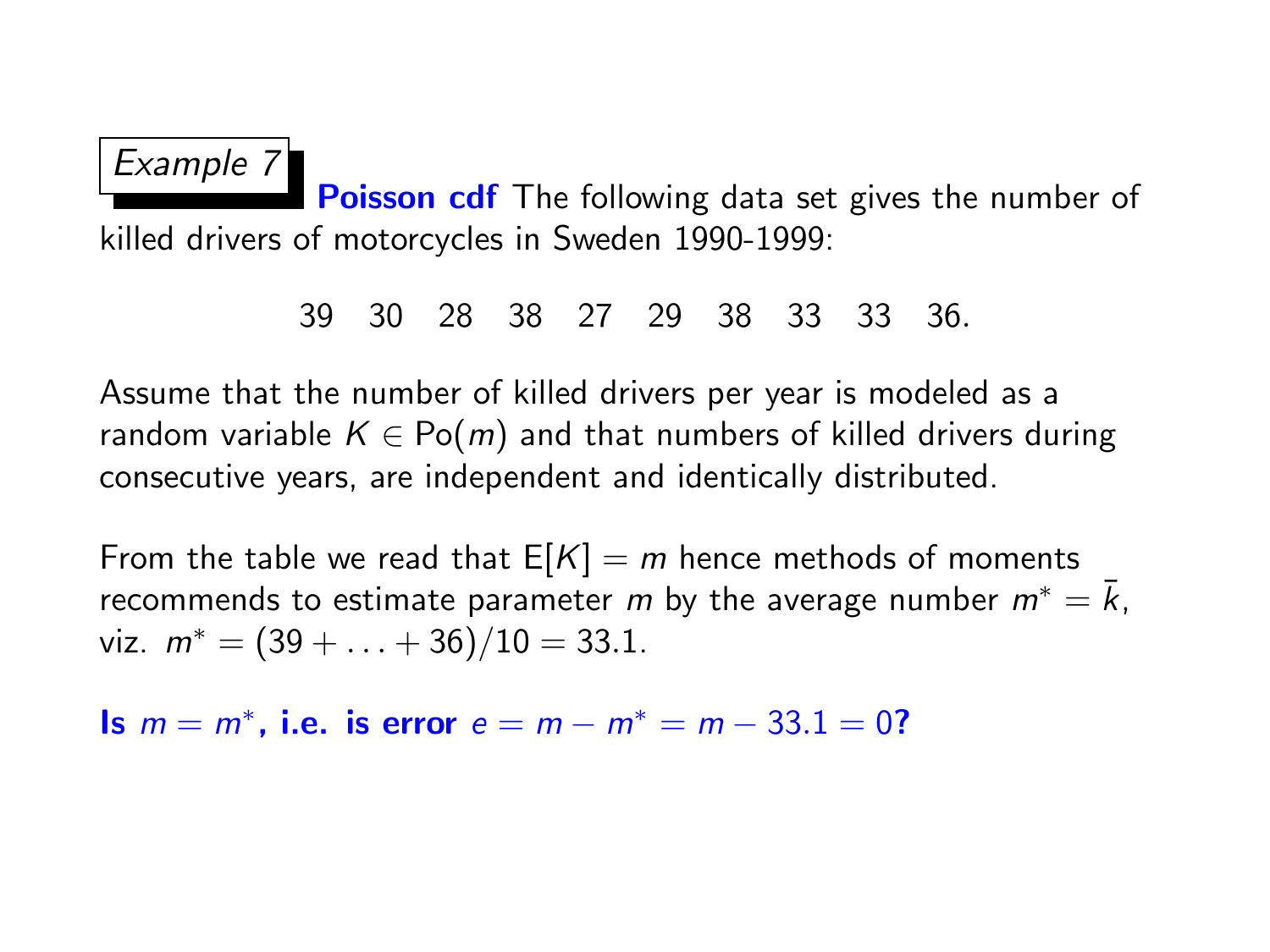#### Gaussian model

#### Example 8 Since  $V[X] = E[X^2] - E[X]^2$  **LLN** gives the following estimate of the variance

$$
s_n^2 = \frac{1}{n} \sum_{i=1}^n x_i^2 - \left(\frac{1}{n} \sum_{i=1}^n x_i\right)^2 = \frac{1}{n} \sum_{i=1}^n (x_i - \bar{x})^2 \to V[X], \text{ as } n \text{ tends to infinity.}
$$

We proposed to model weight of newborn baby  $X$  by normal (Gaussian) cdf  $\mathcal{N}(m,\sigma^2).$  Since  $\mathsf{E}[X]=m$  and  $\mathsf{V}[X]=\sigma^2$  hence the method of moments recommends to estimate  $m, \sigma^2$  by  $m^* = \bar{x}, (\sigma^2)^* = s_n^2$ . For the data  $m^*=3400$  g,  $(\sigma^2)^*=570^2$ , g $^2$ .

Are  $m = m^*$  and  $\sigma^2 = s_n^2$ , i.e. are errors  $e_1 = m - m^* = m - 33.1 = 0$ ,  $e_2 = \sigma^2 - (\sigma^2)^* = \sigma^2 - 570^2 = 0$ ?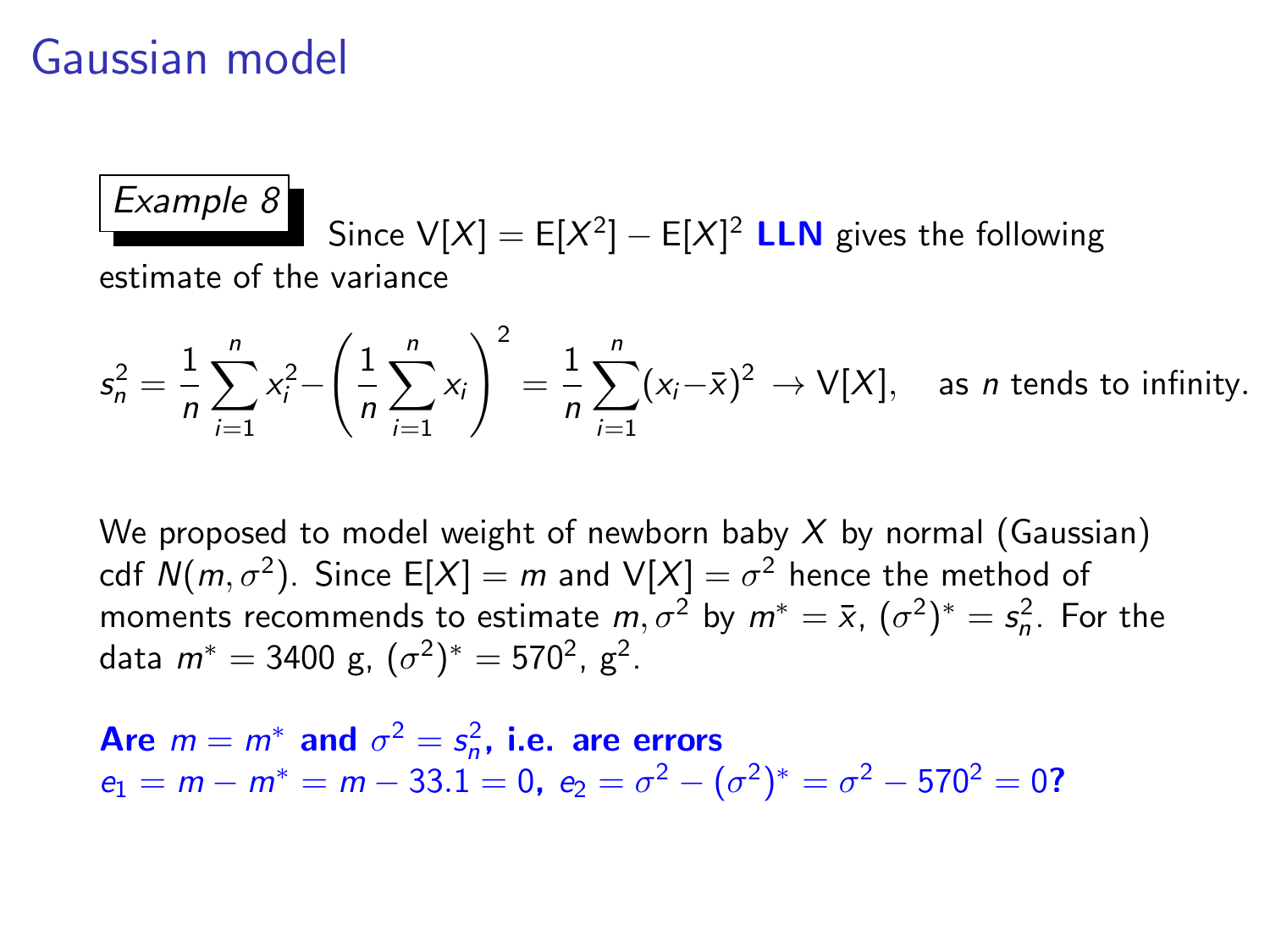# Weibull model

Example 9

Example 10

For environmental variables often Weibull cdf fits well data. Suppose that

$$
F_X(x) = 1 - \exp\left(-\left(\frac{x}{a}\right)^c\right),
$$

a is scale parameter, c shape parameter. Using the table we have that

$$
E[X] = a\Gamma(1+1/c), \qquad R[X] = \frac{\sqrt{\Gamma(1+2/c) - \Gamma(1+1/c)^2}}{\Gamma(1+1/c)}.
$$

Method of moments: estimate the coefficient of variation by  $\sqrt{s_n^2}/\bar{x}$ , solve numerically the second equation for  $c^*$ , see Table 4 on page 256, then  $a^* = \bar{x}/\Gamma(1 + 1/c^*)$ .

Fitting Weibull cdf to bearing lifetimes

Fitting Weibull cdf to wind speeds measurements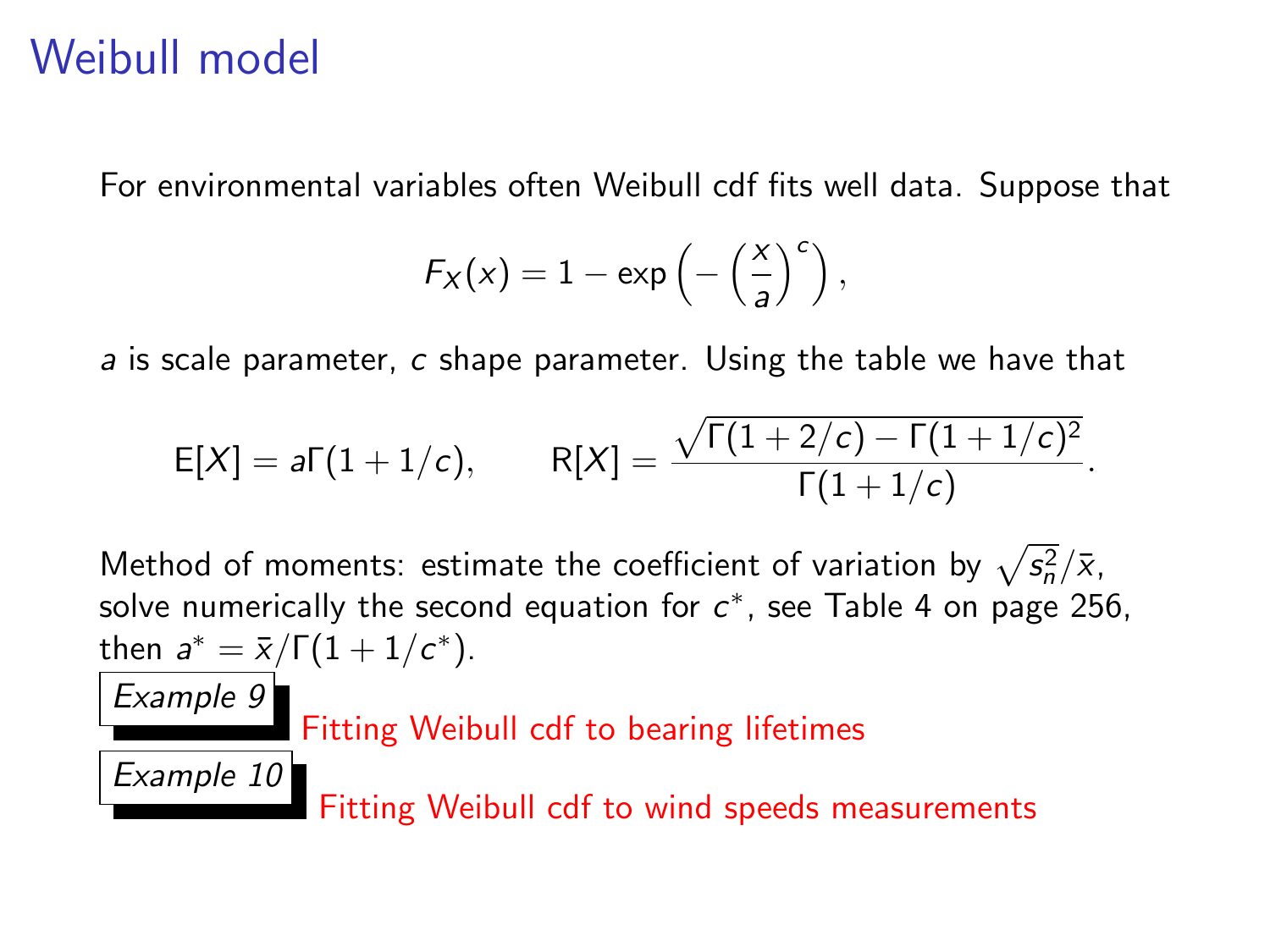#### Estimation error:

In for the exponential, Poisson and Gaussian models the unknown parameter  $\theta$  were E[X] and has been estimated by  $\theta^* = \bar{\mathbf{x}}$ . The estimation error  $e = \theta - \theta^*$  is unknown ( $\theta$  is not known). We want to describe the possible values of e by finding the distribution of the estimation error  $\mathcal{E} = \theta - \theta^*!$ 

Let  $X_1, X_2, \ldots, X_n$  be a sequence of n iid random variables each having finite values of expectation  $m=\mathsf{E}[X_1]$  and variance  $\mathsf{V}[X_1]=\sigma^2>0.$  The **central limit theorem** (CLT) states that as the sample size *n* increases, the distribution of the sample average  $\bar{X}$  of these random variables approaches the normal distribution with a mean  $m$  and variance  $\sigma^2/n$ irrespective of the shape of the original distribution.  $2$ 

 $^{2}$ " The first version of CLT was postulated by the French-born mathematician Abraham de Moivre who, in a remarkable article published in 1733, used the normal distribution to approximate the distribution of the number of heads resulting from many tosses of a fair coin."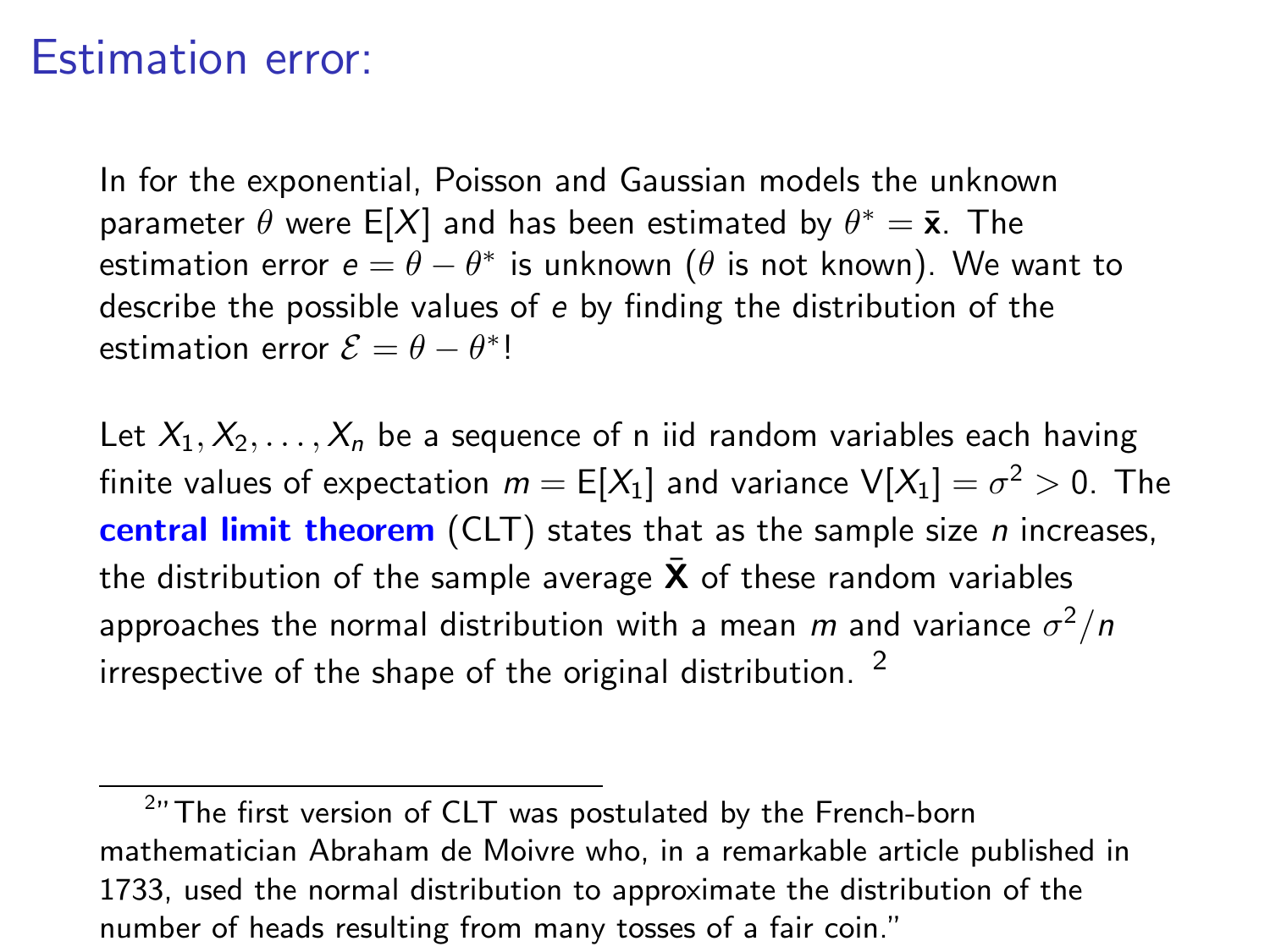#### Computation of  $m_{\mathcal{E}}, \sigma_{\mathcal{E}}^2$ . E

Using **Central Limit Theorem** we can approximate cdf  $F_{\mathcal{E}}(e)$  by normal distribution  $N(m_{\mathcal{E}}, \sigma_{\mathcal{E}}^2)$ , where  $m_{\mathcal{E}} = \mathsf{E}[\mathcal{E}], \sigma_{\mathcal{E}}^2 = \mathsf{V}[\mathcal{E}].$ 

It is easy to demonstrate (see blackboard) that for the studied cases  $\mathsf{E}[\Theta^*] = \theta$  and hence  $m_{\mathcal{E}} = \mathsf{E}[\mathcal{E}] = 0$ . Estimators having  $m_{\mathcal{E}} = 0$  are called unbiased.

Similarly one can show that  $\sigma_{\mathcal{E}}^2 = \mathsf{V}[\mathcal{E}] = \mathsf{V}(X)/n$  (see blackboard). Using the table we have that:

$$
\blacktriangleright \sigma_{\mathcal{E}}^2 = m/n \text{ if } X \text{ is Poisson Po}(m)
$$

$$
\blacktriangleright \sigma_{\mathcal{E}}^2 = a^2/n \text{ if } X \text{ is } \text{Exp}(a)
$$

$$
\blacktriangleright \sigma_{\mathcal{E}}^2 = \sigma^2 / n \text{ if } X \text{ is } N(m, \sigma^2)^3
$$

<sup>&</sup>lt;sup>3</sup>Problem, variance  $\sigma_{\mathcal{E}}^2$  depends on unknown parameters! Since  $\theta^* \to \theta$  as  $n \to \infty$  one is estimating  $\sigma_{\mathcal{E}}^2$  by replacing  $\theta$  by  $\theta^*$  and denote the approximation by  $(\sigma_{\mathcal{E}}^2)^*$ .